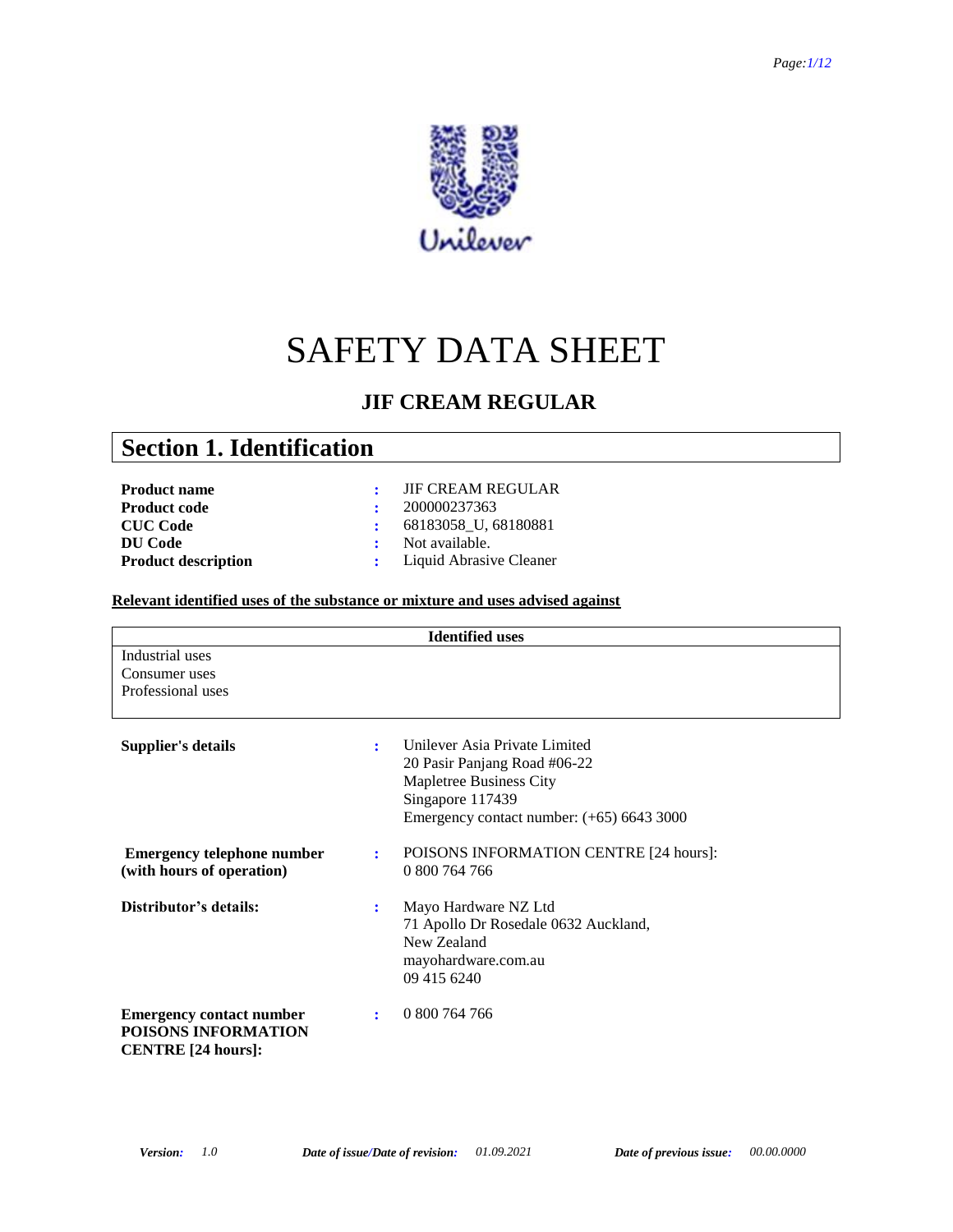## **Section 2. Hazards identification**

| <b>HSNO</b> Classification                                           |                | 6.3 - SKIN IRRITATION - Category B<br>8.3 - CORROSIVE TO OCULAR TISSUE - Category A<br>6.9 - SPECIFIC TARGET ORGAN TOXICITY (SINGLE OR<br>REPEATED EXPOSURE) - Category B<br>Percentage of the mixture consisting of ingredient(s) of unknown<br>acute toxicity: 0 %<br>Percentage of the mixture consisting of ingredient(s) of unknown                                  |
|----------------------------------------------------------------------|----------------|---------------------------------------------------------------------------------------------------------------------------------------------------------------------------------------------------------------------------------------------------------------------------------------------------------------------------------------------------------------------------|
| Regulations 2001.<br>5433:2012 Transport of Dangerous Goods on Land. |                | hazards to the aquatic environment: 0 %<br>This material is classified as hazardous according to criteria in the Hazardous Substances (Minimum Degrees of<br>Hazard) Regulations 2001 and has been classified according to the Hazardous Substances (Classifications)<br>This material is not classified as DANGEROUS GOODS according to criteria in New Zealand Standard |
| <b>GHS</b> label elements                                            |                |                                                                                                                                                                                                                                                                                                                                                                           |
| <b>Signal word</b><br><b>Hazard statements</b>                       | ÷              | Danger<br>H316 Causes mild skin irritation.<br>H318 Causes serious eye damage.<br>H371 May cause damage to organs.                                                                                                                                                                                                                                                        |
| <b>Precautionary statements</b>                                      |                |                                                                                                                                                                                                                                                                                                                                                                           |
| <b>Prevention</b>                                                    | $\ddot{\cdot}$ | P103 Read label before use.<br>P280 Wear eye or face protection.<br>P102 Keep out of reach of children.<br>P260 Do not breathe vapor.<br>P270 Do not eat, drink or smoke when using this product.<br>P264 Wash hands thoroughly after handling.<br>P101 If medical advice is needed: Have product container or label<br>at hand.                                          |
| <b>Response</b>                                                      | ÷              | P310 Immediately call a POISON CENTER or doctor/physician.<br>P332 + P313 If skin irritation occurs, get medical advice/attention.<br>P305 IF IN EYES:<br>P351 Rinse cautiously with water for several minutes.<br>P338 Remove contact lenses, if present and easy to do.<br>P338 Continue rinsing.                                                                       |
| <b>Storage</b>                                                       | ÷              | P405 Store locked up.                                                                                                                                                                                                                                                                                                                                                     |
| <b>Disposal</b>                                                      | ÷              | P501 Dispose of contents and container in accordance with all<br>local, regional, national and international regulations.                                                                                                                                                                                                                                                 |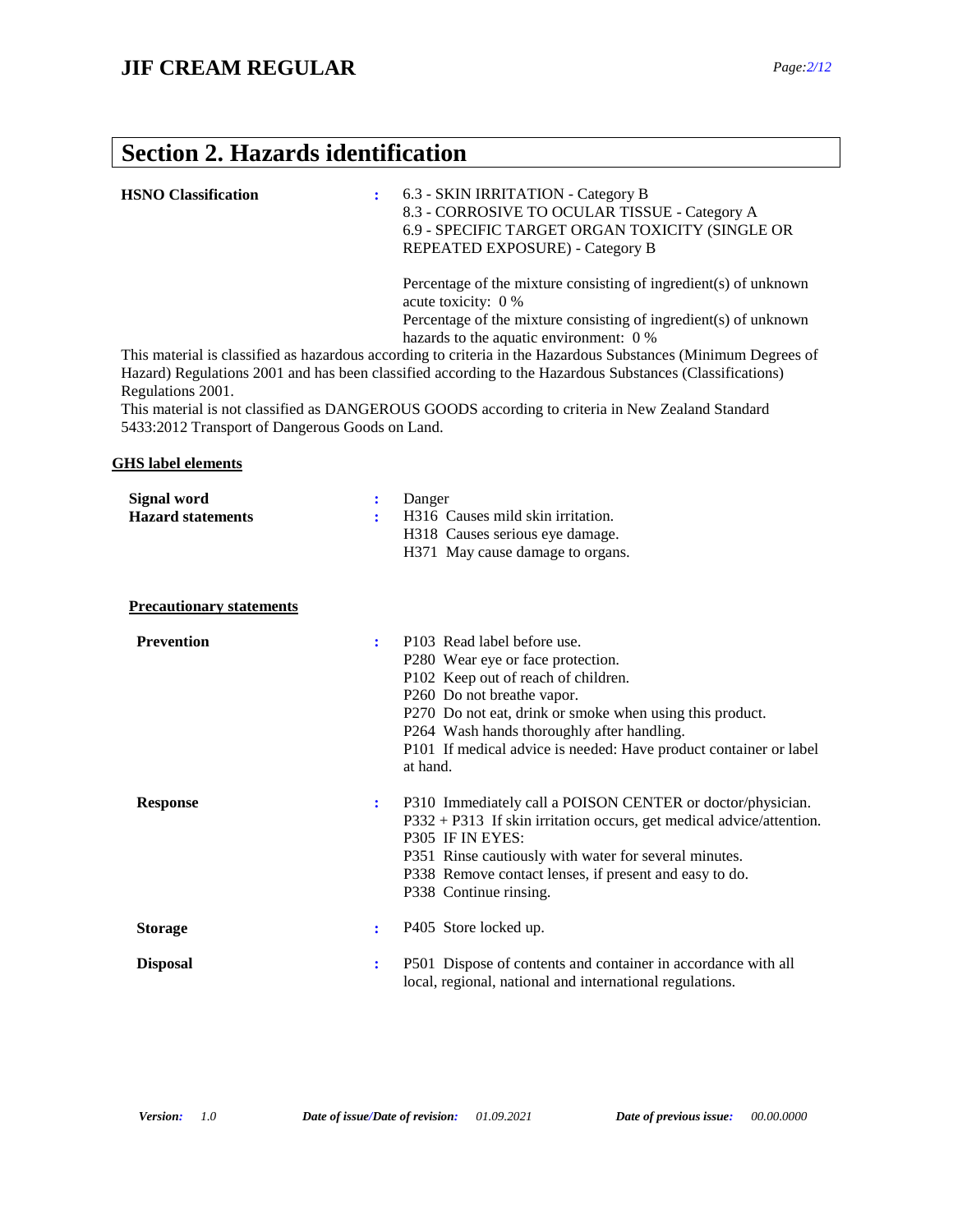

## **Section 3. Composition/information on ingredients**

**Substance/mixture :** Mixture

| Ingredient name                | $\%$ (w/w)   | <b>CAS</b> number |
|--------------------------------|--------------|-------------------|
| Sodium Dodecylbenzenesulfonate | $\geq 3 - 5$ | 68411-30-3        |
| Sodium carbonate               | $>=1 - 3$    | 497-19-8          |
| Laureth-5                      | $>=1 -3$     | 3055-95-6         |

**There are no additional ingredients present which, within the current knowledge of the supplier and in the concentrations applicable, are classified as hazardous to health or the environment and hence require reporting in this section.**

**Occupational exposure limits, if available, are listed in Section 8.**

## **Section 4. First aid measures**

#### **Description of necessary first aid measures**

| <b>Inhalation</b> | Get medical attention immediately. Remove victim to fresh air and<br>÷<br>keep at rest in a position comfortable for breathing. If it is suspected<br>that fumes are still present, the rescuer should wear an appropriate<br>mask or self-contained breathing apparatus. If not breathing, if<br>breathing is irregular or if respiratory arrest occurs, provide artificial<br>respiration or oxygen by trained personnel. It may be dangerous to<br>the person providing aid to give mouth-to-mouth resuscitation. If<br>unconscious, place in recovery position and get medical attention<br>immediately. Maintain an open airway. Loosen tight clothing such<br>as a collar, tie, belt or waistband.                                                                       |
|-------------------|--------------------------------------------------------------------------------------------------------------------------------------------------------------------------------------------------------------------------------------------------------------------------------------------------------------------------------------------------------------------------------------------------------------------------------------------------------------------------------------------------------------------------------------------------------------------------------------------------------------------------------------------------------------------------------------------------------------------------------------------------------------------------------|
| <b>Ingestion</b>  | Get medical attention immediately. Wash out mouth with water.<br>÷<br>Remove dentures if any. Remove victim to fresh air and keep at rest<br>in a position comfortable for breathing. If material has been<br>swallowed and the exposed person is conscious, give small<br>quantities of water to drink. Stop if the exposed person feels sick as<br>vomiting may be dangerous. Do not induce vomiting unless directed<br>to do so by medical personnel. If vomiting occurs, the head should<br>be kept low so that vomit does not enter the lungs. Chemical burns<br>must be treated promptly by a physician. Never give anything by<br>mouth to an unconscious person. If unconscious, place in recovery<br>position and get medical attention immediately. Maintain an open |
| Skin contact      | airway. Loosen tight clothing such as a collar, tie, belt or waistband.<br>Get medical attention immediately. Flush contaminated skin with<br>plenty of water. Remove contaminated clothing and shoes. Wash                                                                                                                                                                                                                                                                                                                                                                                                                                                                                                                                                                    |
| 1.0<br>Version:   | Date of issue/Date of revision:<br>01.09.2021<br>Date of previous issue:<br><i>00.00.0000</i>                                                                                                                                                                                                                                                                                                                                                                                                                                                                                                                                                                                                                                                                                  |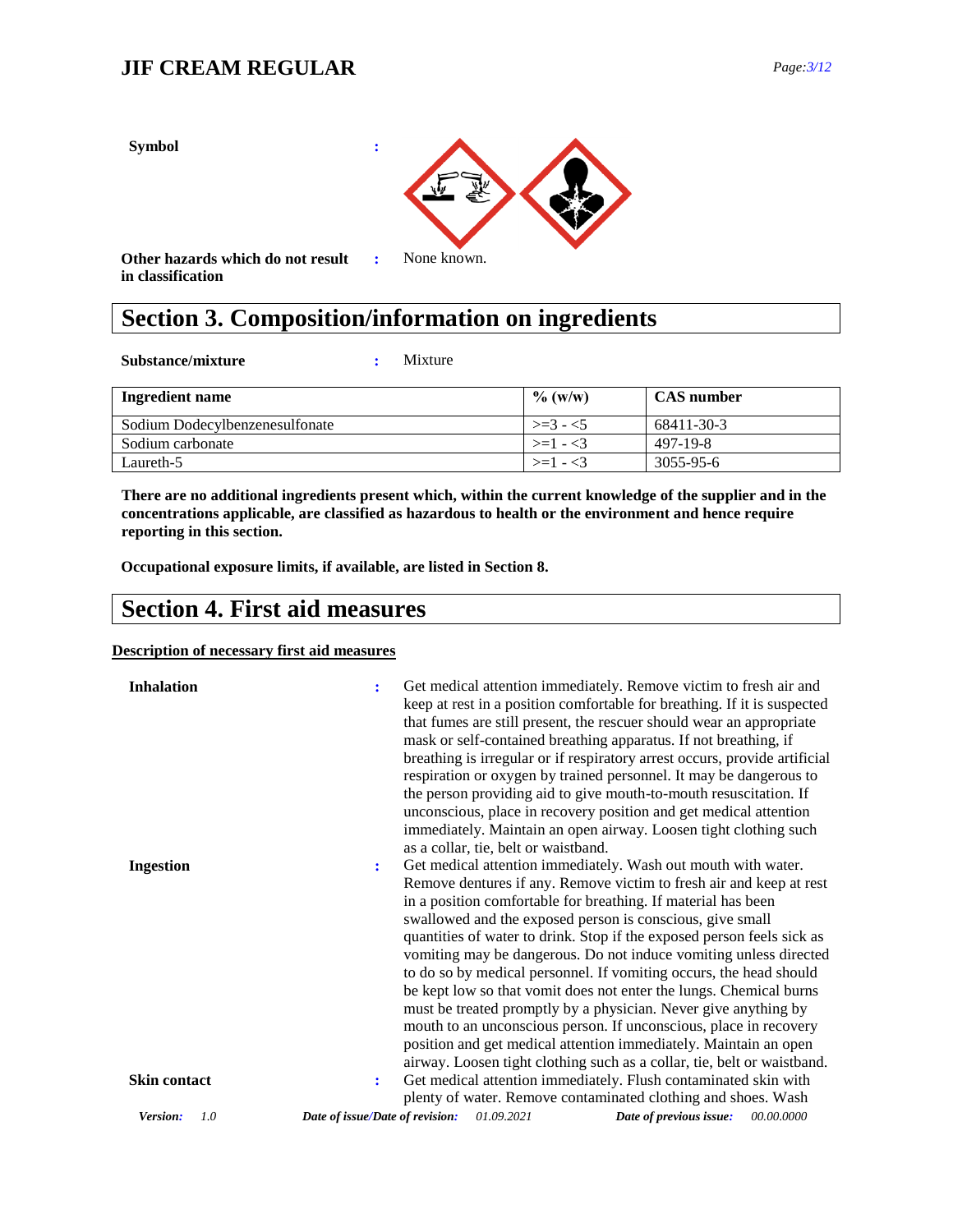### **JIF CREAM REGULAR** *Page:4/12*

| <b>Eye contact</b>                                                          | $\ddot{\phantom{a}}$ | contaminated clothing thoroughly with water before removing it, or<br>wear gloves. Continue to rinse for at least 10 minutes. Chemical<br>burns must be treated promptly by a physician. Wash clothing<br>before reuse. Clean shoes thoroughly before reuse.<br>Get medical attention immediately. Immediately flush eyes with<br>plenty of water, occasionally lifting the upper and lower eyelids.<br>Check for and remove any contact lenses. Continue to rinse for at<br>least 10 minutes. Chemical burns must be treated promptly by a<br>physician. |
|-----------------------------------------------------------------------------|----------------------|-----------------------------------------------------------------------------------------------------------------------------------------------------------------------------------------------------------------------------------------------------------------------------------------------------------------------------------------------------------------------------------------------------------------------------------------------------------------------------------------------------------------------------------------------------------|
| Most important symptoms/effects, acute and delayed                          |                      |                                                                                                                                                                                                                                                                                                                                                                                                                                                                                                                                                           |
| Potential acute health effects                                              |                      |                                                                                                                                                                                                                                                                                                                                                                                                                                                                                                                                                           |
| <b>Inhalation</b><br><b>Ingestion</b><br><b>Skin contact</b><br>Eye contact | ÷<br>÷<br>÷          | No known significant effects or critical hazards.<br>No known significant effects or critical hazards.<br>Causes mild skin irritation.<br>Causes serious eye damage.                                                                                                                                                                                                                                                                                                                                                                                      |
| Over-exposure signs/symptoms                                                |                      |                                                                                                                                                                                                                                                                                                                                                                                                                                                                                                                                                           |
| <b>Inhalation</b><br><b>Ingestion</b><br><b>Skin</b>                        | ÷<br>÷<br>÷          | No specific data.<br>Adverse symptoms may include the following:<br>stomach pains<br>Adverse symptoms may include the following:<br>pain or irritation                                                                                                                                                                                                                                                                                                                                                                                                    |
| <b>Eyes</b>                                                                 | ÷                    | redness<br>blistering may occur<br>Adverse symptoms may include the following:<br>pain<br>watering<br>redness                                                                                                                                                                                                                                                                                                                                                                                                                                             |
|                                                                             |                      | Indication of immediate medical attention and special treatment needed, if necessary                                                                                                                                                                                                                                                                                                                                                                                                                                                                      |
| <b>Specific treatments</b><br>Notes to physician                            | ÷<br>÷               | Not available.<br>No specific treatment. Treat symptomatically. Contact poison<br>treatment specialist immediately if large quantities have been<br>ingested or inhaled.                                                                                                                                                                                                                                                                                                                                                                                  |
| <b>Protection of first-aiders</b>                                           |                      | No action shall be taken involving any personal risk or without<br>suitable training. If it is suspected that fumes are still present, the<br>rescuer should wear an appropriate mask or self-contained breathing<br>apparatus. It may be dangerous to the person providing aid to give<br>mouth-to-mouth resuscitation. Wash contaminated clothing<br>thoroughly with water before removing it, or wear gloves.                                                                                                                                          |
| See toxicological information (Section 11)                                  |                      |                                                                                                                                                                                                                                                                                                                                                                                                                                                                                                                                                           |

## **Section 5. Fire-fighting measures**

#### **Extinguishing media**

*Version: 1.0 Date of issue/Date of revision: 01.09.2021 Date of previous issue: 00.00.0000* **Suitable :** Use an extinguishing agent suitable for the surrounding fire. **Not suitable :** None known.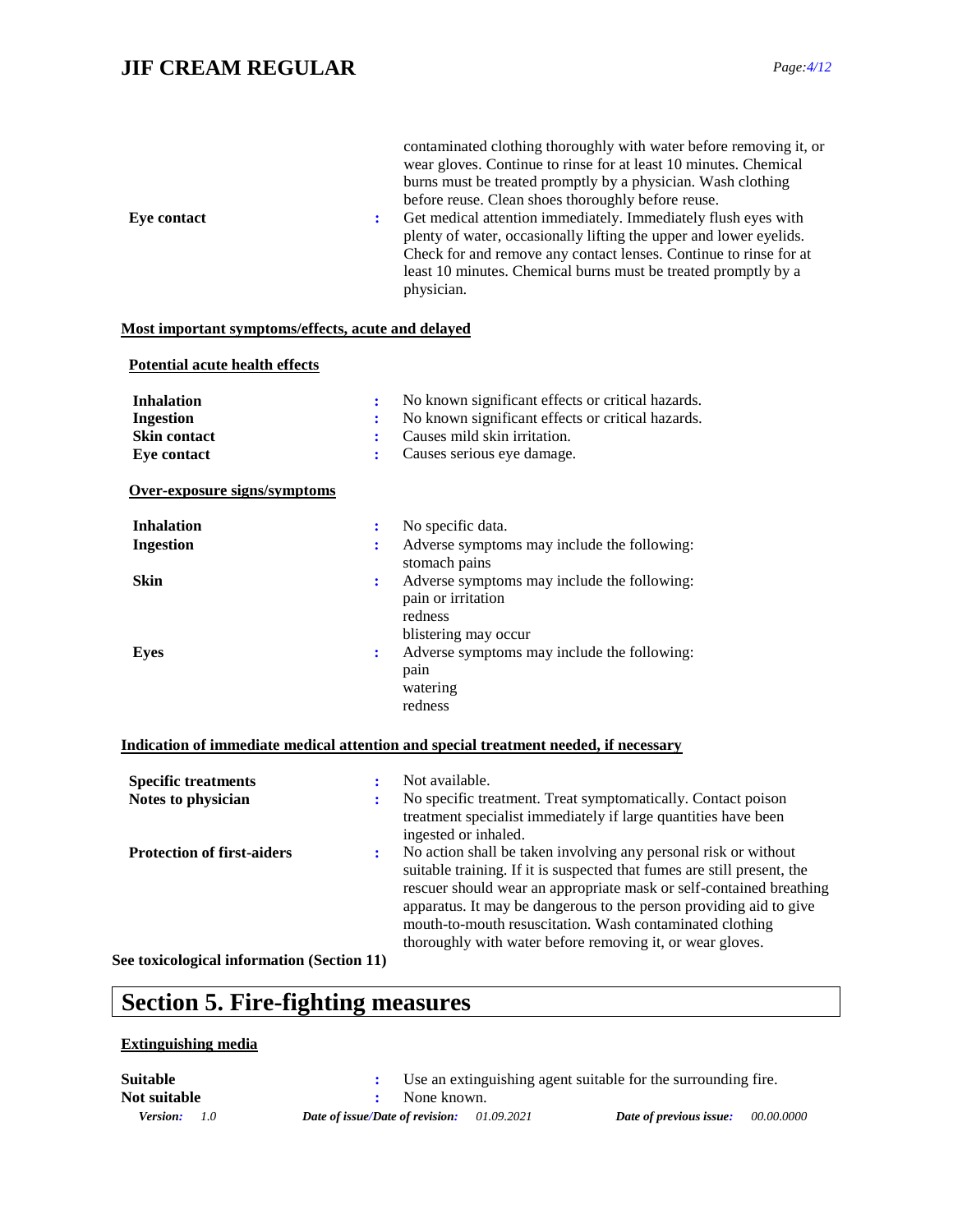### **JIF CREAM REGULAR** *Page:5/12*

| Specific hazards arising from the<br>chemical<br><b>Hazardous thermal decomposition</b><br>products | ÷ | In a fire or if heated, a pressure increase will occur and the container<br>may burst.<br>No specific data.                                                                                                         |
|-----------------------------------------------------------------------------------------------------|---|---------------------------------------------------------------------------------------------------------------------------------------------------------------------------------------------------------------------|
| Hazchem code<br><b>Special precautions for fire-</b><br><b>fighters</b>                             |   | Not available.<br>Promptly isolate the scene by removing all persons from the vicinity<br>of the incident if there is a fire. No action shall be taken involving<br>any personal risk or without suitable training. |
| Special protective equipment for<br>fire-fighters<br><b>Remark</b>                                  | ÷ | Fire-fighters should wear appropriate protective equipment and self-<br>contained breathing apparatus (SCBA) with a full face-piece<br>operated in positive pressure mode.<br>Not available.                        |

## **Section 6. Accidental release measures**

| <b>Personal precautions, protective</b><br>equipment and emergency<br>procedures | ÷              | No action shall be taken involving any personal risk or without<br>suitable training. Evacuate surrounding areas. Keep unnecessary and<br>unprotected personnel from entering. Do not touch or walk through<br>spilled material. Do not breathe vapor or mist. Provide adequate<br>ventilation. Wear appropriate respirator when ventilation is<br>inadequate. Put on appropriate personal protective equipment (see<br>Section 8).                                                                                                                                                                                                                                                                                 |
|----------------------------------------------------------------------------------|----------------|---------------------------------------------------------------------------------------------------------------------------------------------------------------------------------------------------------------------------------------------------------------------------------------------------------------------------------------------------------------------------------------------------------------------------------------------------------------------------------------------------------------------------------------------------------------------------------------------------------------------------------------------------------------------------------------------------------------------|
| <b>Environmental precautions</b>                                                 | ÷              | Avoid dispersal of spilled material and runoff and contact with soil,<br>waterways, drains and sewers. Inform the relevant authorities if the<br>product has caused environmental pollution (sewers, waterways,<br>soil or air).                                                                                                                                                                                                                                                                                                                                                                                                                                                                                    |
| Methods and materials for containment and cleaning up                            |                |                                                                                                                                                                                                                                                                                                                                                                                                                                                                                                                                                                                                                                                                                                                     |
| <b>Small spill</b>                                                               | $\ddot{\cdot}$ | Stop leak if without risk. Move containers from spill area. Dilute<br>with water and mop up if water-soluble. Alternatively, or if water-<br>insoluble, absorb with an inert dry material and place in an<br>appropriate waste disposal container. Dispose of via a licensed<br>waste disposal contractor.                                                                                                                                                                                                                                                                                                                                                                                                          |
| Large spill                                                                      | $\ddot{\cdot}$ | Stop leak if without risk. Move containers from spill area. Approach<br>release from upwind. Prevent entry into sewers, water courses,<br>basements or confined areas. Wash spillages into an effluent<br>treatment plant or proceed as follows. Contain and collect spillage<br>with non-combustible, absorbent material e.g. sand, earth,<br>vermiculite or diatomaceous earth and place in container for<br>disposal according to local regulations (see Section 13). Dispose of<br>via a licensed waste disposal contractor. Contaminated absorbent<br>material may pose the same hazard as the spilled product. Note: see<br>Section 1 for emergency contact information and Section 13 for<br>waste disposal. |

## **Section 7. Handling and storage**

| Precautions for safe handling |                                 |            | Put on appropriate personal protective equipment (see Section 8).<br>Eating, drinking and smoking should be prohibited in areas where<br>this material is handled, stored and processed. Workers should wash |            |
|-------------------------------|---------------------------------|------------|--------------------------------------------------------------------------------------------------------------------------------------------------------------------------------------------------------------|------------|
| Version:<br>- 1.0             | Date of issue/Date of revision: | 01.09.2021 | Date of previous issue:                                                                                                                                                                                      | 00.00.0000 |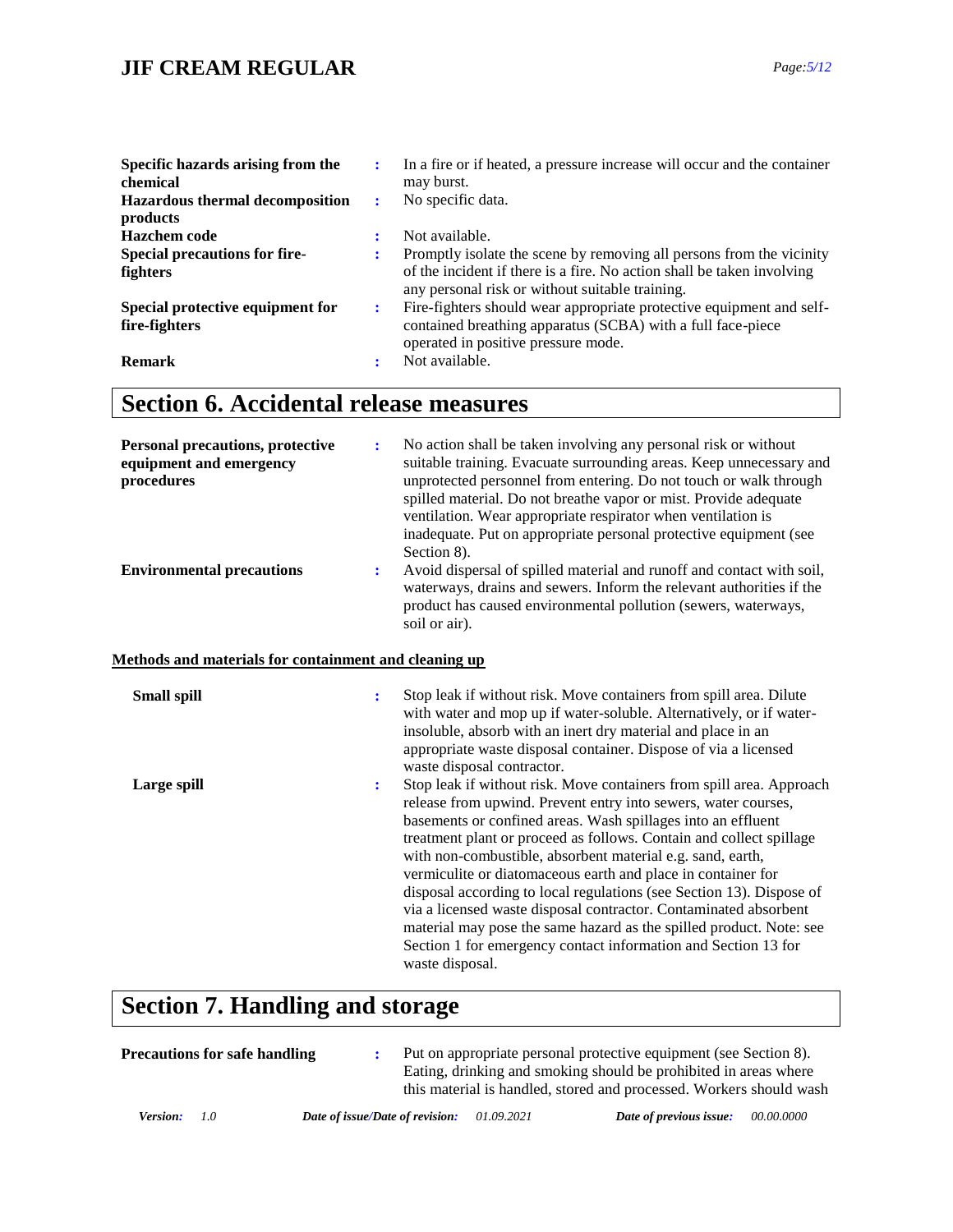hands and face before eating, drinking and smoking. Remove contaminated clothing and protective equipment before entering eating areas. Do not get in eyes or on skin or clothing. Do not breathe vapor or mist. Do not ingest. If during normal use the material presents a respiratory hazard, use only with adequate ventilation or wear appropriate respirator. Keep in the original container or an approved alternative made from a compatible material, kept tightly closed when not in use. Empty containers retain product residue and can be hazardous. Do not reuse container.

**:** Store in accordance with local regulations. Store in original container protected from direct sunlight in a dry, cool and wellventilated area, away from incompatible materials (see Section 10) and food and drink. Keep container tightly closed and sealed until ready for use. Containers that have been opened must be carefully resealed and kept upright to prevent leakage. Do not store in unlabeled containers. Use appropriate containment to avoid environmental contamination. See Section 10 for incompatible materials before handling or use.

### **Section 8. Exposure controls/personal protection**

#### **Control parameters**

**Occupational exposure limits** None.

**Conditions for safe storage, including any incompatibilities**

 $ad-1$ 

| User-gelineg 1                                                             |                                 |                                                |                                                                                                                                                                                                                                                                                                                                                                                                                                                                                                                                               |            |
|----------------------------------------------------------------------------|---------------------------------|------------------------------------------------|-----------------------------------------------------------------------------------------------------------------------------------------------------------------------------------------------------------------------------------------------------------------------------------------------------------------------------------------------------------------------------------------------------------------------------------------------------------------------------------------------------------------------------------------------|------------|
| Appropriate engineering controls<br><b>Environmental exposure controls</b> | ÷                               | any recommended or statutory limits.           | If user operations generate dust, fumes, gas, vapor or mist, use<br>process enclosures, local exhaust ventilation or other engineering<br>controls to keep worker exposure to airborne contaminants below<br>Emissions from ventilation or work process equipment should be<br>checked to ensure they comply with the requirements of<br>environmental protection legislation. In some cases, fume scrubbers,<br>filters or engineering modifications to the process equipment will be<br>necessary to reduce emissions to acceptable levels. |            |
| <b>Individual protection measures</b>                                      |                                 |                                                |                                                                                                                                                                                                                                                                                                                                                                                                                                                                                                                                               |            |
| <b>Hygiene</b> measures                                                    | ÷                               | showers are close to the workstation location. | Wash hands, forearms and face thoroughly after handling chemical<br>products, before eating, smoking and using the lavatory and at the<br>end of the working period. Appropriate techniques should be used to<br>remove potentially contaminated clothing. Wash contaminated<br>clothing before reusing. Ensure that eyewash stations and safety                                                                                                                                                                                              |            |
| <b>Respiratory protection</b>                                              | ÷                               | working limits of the selected respirator.     | Use a properly fitted, air-purifying or air-fed respirator complying<br>with an approved standard if a risk assessment indicates this is<br>necessary. Respirator selection must be based on known or<br>anticipated exposure levels, the hazards of the product and the safe                                                                                                                                                                                                                                                                 |            |
| <b>Hand protection</b>                                                     | ÷                               |                                                | Chemical-resistant, impervious gloves complying with an approved<br>standard should be worn at all times when handling chemical<br>products if a risk assessment indicates this is necessary. Considering                                                                                                                                                                                                                                                                                                                                     |            |
| Version:<br>1.0                                                            | Date of issue/Date of revision: | 01.09.2021                                     | Date of previous issue:                                                                                                                                                                                                                                                                                                                                                                                                                                                                                                                       | 00.00.0000 |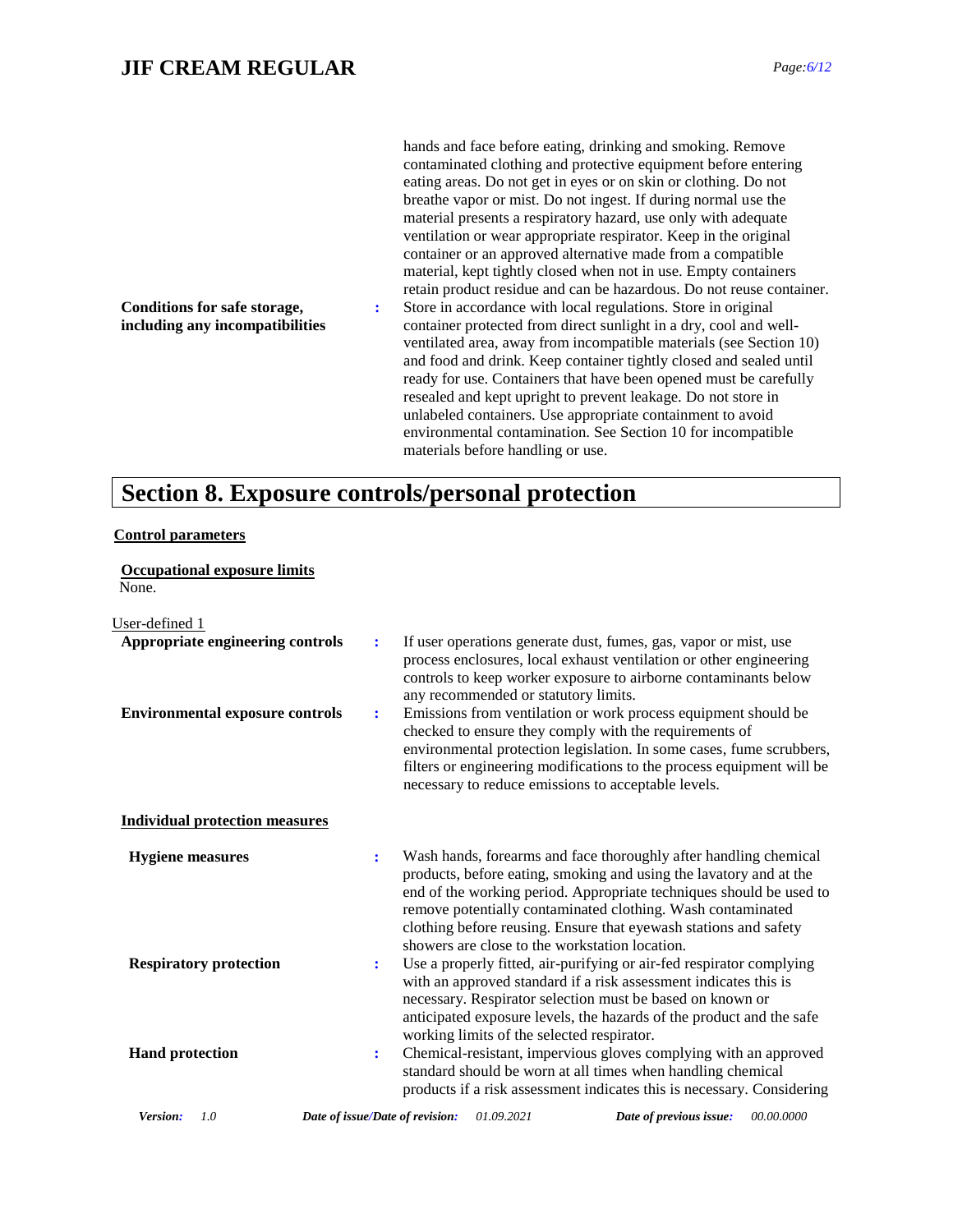|                        | the parameters specified by the glove manufacturer, check during<br>use that the gloves are still retaining their protective properties. It<br>should be noted that the time to breakthrough for any glove material<br>may be different for different glove manufacturers. In the case of<br>mixtures, consisting of several substances, the protection time of the<br>gloves cannot be accurately estimated.                                                      |
|------------------------|--------------------------------------------------------------------------------------------------------------------------------------------------------------------------------------------------------------------------------------------------------------------------------------------------------------------------------------------------------------------------------------------------------------------------------------------------------------------|
| Eye protection         | Safety eyewear complying with an approved standard should be<br>٠.<br>used when a risk assessment indicates this is necessary to avoid<br>exposure to liquid splashes, mists, gases or dusts. If contact is<br>possible, the following protection should be worn, unless the<br>assessment indicates a higher degree of protection: chemical splash<br>goggles and/or face shield. If inhalation hazards exist, a full-face<br>respirator may be required instead. |
| <b>Skin protection</b> | Personal protective equipment for the body should be selected based<br>$\ddot{\phantom{a}}$<br>on the task being performed and the risks involved and should be<br>approved by a specialist before handling this product.                                                                                                                                                                                                                                          |

## **Section 9. Physical and chemical properties**

#### **Appearance**

| <b>Physical state</b>                               | $\ddot{\cdot}$ | liquid                                                                        |
|-----------------------------------------------------|----------------|-------------------------------------------------------------------------------|
| Color                                               |                | white                                                                         |
| Odor                                                |                | perfumed                                                                      |
| <b>Odor threshold</b>                               |                | Not available.                                                                |
| pН                                                  |                | 11 [Conc. (% w/w): $1,000 \text{ g}/1$ ]                                      |
| <b>Melting point</b>                                | ÷              | Under normal conditions, melting point/freezing point will not be<br>observed |
| <b>Boiling point</b>                                |                | Not available.                                                                |
| <b>Flash point</b>                                  |                | Non-flammable.                                                                |
| <b>Evaporation rate</b>                             |                | Not available.                                                                |
| <b>Flammability (solid, gas)</b>                    | ÷              | Not available.                                                                |
| Lower and upper explosive                           | ÷              | <b>Lower:</b> Not available.                                                  |
| (flammable) limits                                  |                | <b>Upper:</b> Not available.                                                  |
| Vapor pressure                                      | :              | Not available.                                                                |
| <b>Vapor density</b>                                | ÷              | Not available.                                                                |
| <b>Relative density</b>                             |                | Not available.                                                                |
| <b>Solubility</b>                                   | ÷              | Not available.                                                                |
| <b>Partition coefficient: n-</b>                    | ÷              | Not available.                                                                |
| octanol/water                                       |                |                                                                               |
| <b>Auto-ignition temperature</b>                    | $\ddot{\cdot}$ | Not available.                                                                |
| <b>Decomposition temperature</b>                    | ÷              | Not available.                                                                |
| <b>Viscosity</b>                                    | ÷              | Dynamic: 1,000 mPa.s                                                          |
| <b>Aerosol product</b>                              |                | Kinematic: Not available.                                                     |
|                                                     |                |                                                                               |
| <b>Type of aerosol</b>                              | ÷              | Not available.                                                                |
| <b>Heat of combustion</b>                           | ÷              | Not available.                                                                |
| <b>Ignition distance</b>                            |                | Not available.                                                                |
| <b>Enclosed space ignition - Time</b><br>equivalent | ÷              | Not available.                                                                |
|                                                     |                |                                                                               |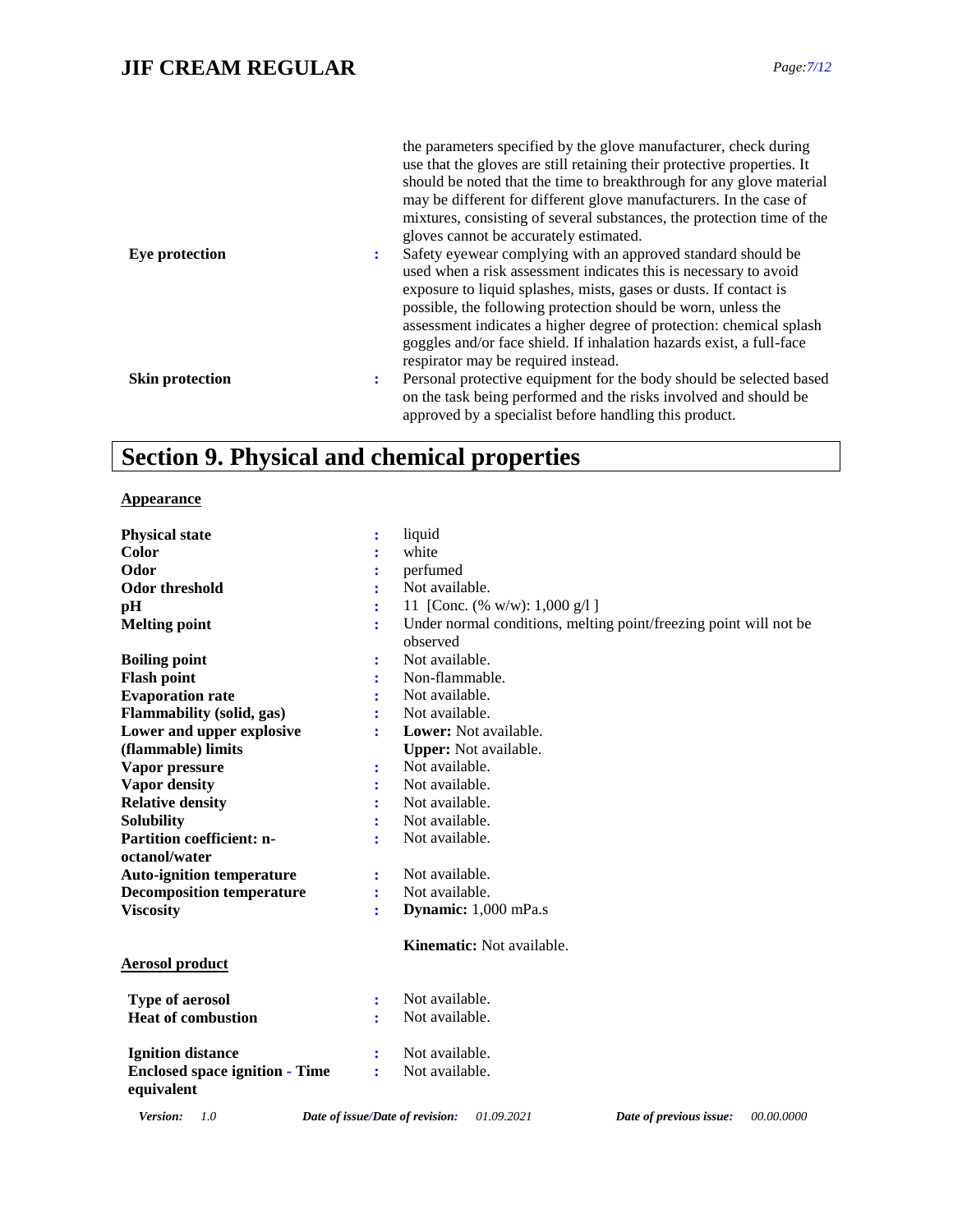### **JIF CREAM REGULAR** *Page:8/12*

| <b>Enclosed space ignition -</b> | Not available. |
|----------------------------------|----------------|
| <b>Deflagration density</b>      |                |
| <b>Flame height</b>              | Not available. |
| <b>Flame duration</b>            | Not available. |

## **Section 10. Stability and reactivity**

| <b>Chemical stability</b><br><b>Possibility of hazardous reactions</b> | ٠.           | The product is stable.<br>Under normal conditions of storage and use, hazardous reactions<br>will not occur. |
|------------------------------------------------------------------------|--------------|--------------------------------------------------------------------------------------------------------------|
| <b>Conditions to avoid</b>                                             |              | No specific data.                                                                                            |
| Incompatible materials                                                 |              | No specific data.                                                                                            |
| <b>Hazardous decomposition products</b>                                | $\mathbf{r}$ | Under normal conditions of storage and use, hazardous<br>decomposition products should not be produced.      |

## **Section 11. Toxicological information**

#### **Information on the likely routes of exposure**

| <b>Inhalation</b>                                              | No known significant effects or critical hazards.                                                                      |  |
|----------------------------------------------------------------|------------------------------------------------------------------------------------------------------------------------|--|
| <b>Ingestion</b>                                               | No known significant effects or critical hazards.                                                                      |  |
| <b>Skin contact</b>                                            | Causes mild skin irritation.<br>÷                                                                                      |  |
| <b>Eye contact</b>                                             | Causes serious eye damage.<br>÷                                                                                        |  |
|                                                                | Symptoms related to the physical, chemical and toxicological characteristics                                           |  |
| <b>Inhalation</b>                                              | No specific data.<br>÷                                                                                                 |  |
| <b>Ingestion</b>                                               | Adverse symptoms may include the following:<br>stomach pains                                                           |  |
| <b>Skin contact</b>                                            | Adverse symptoms may include the following:<br>$\ddot{\cdot}$<br>pain or irritation<br>redness<br>blistering may occur |  |
| <b>Eye contact</b>                                             | Adverse symptoms may include the following:<br>÷<br>pain<br>watering<br>redness                                        |  |
| <b>Acute toxicity</b>                                          | Delayed and immediate effects and also chronic effects from short and long term exposure                               |  |
| <b>Conclusion/Summary</b><br><b>Skin</b><br><b>Respiratory</b> | Not sensitizing<br>Not sensitizing                                                                                     |  |
| <b>Potential chronic health effects</b>                        |                                                                                                                        |  |
| <b>Conclusion/Summary</b>                                      | Based on available data, the classification criteria are not met.<br>÷                                                 |  |
| <b>Carcinogenicity</b><br>1.0<br>Version:                      | Date of issue/Date of revision:<br>01.09.2021<br>Date of previous issue:<br>00.00.0000                                 |  |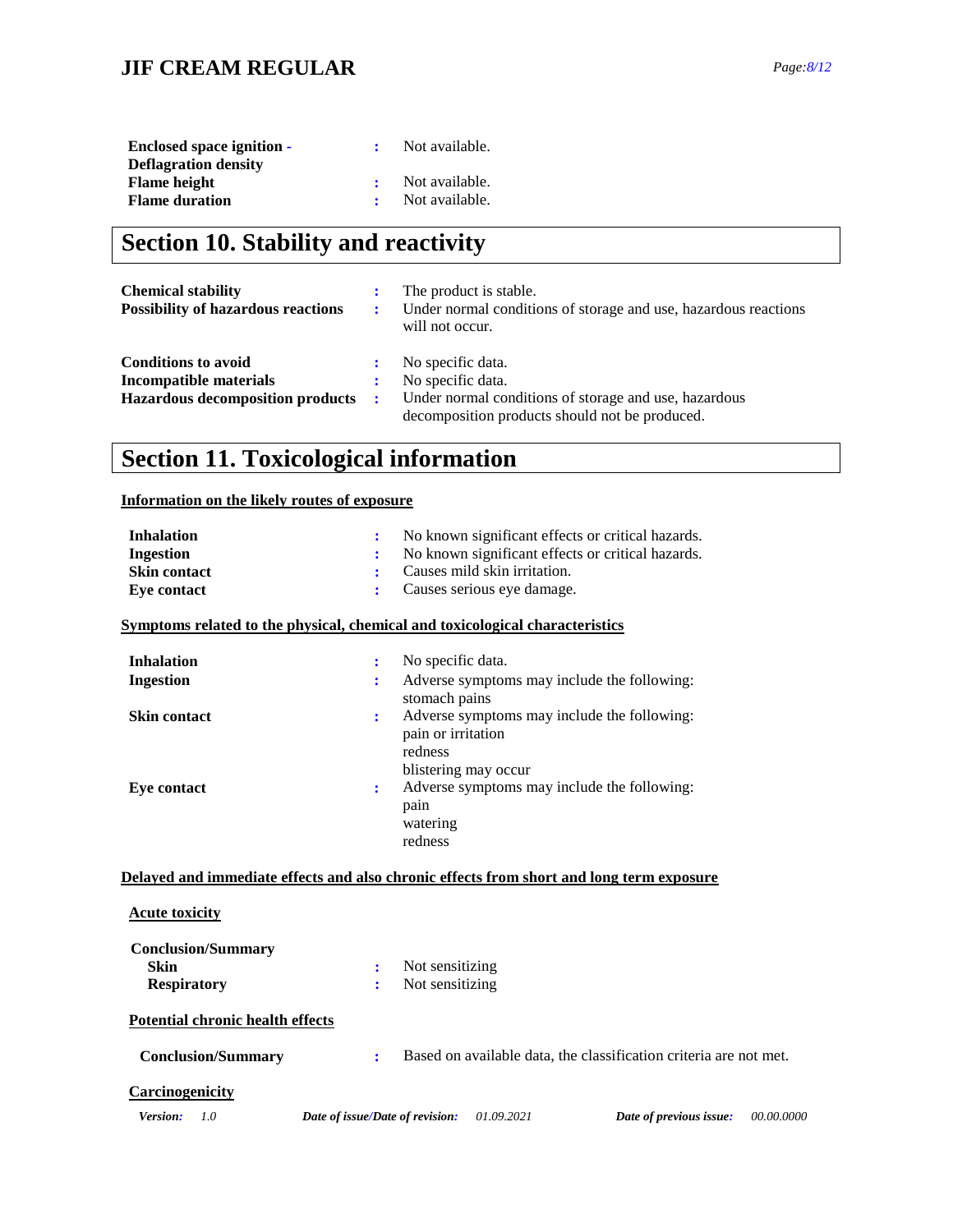### **JIF CREAM REGULAR** *Page:9/12*

| <b>Conclusion/Summary</b>    | ÷ | Based on available data, the classification criteria are not met. |
|------------------------------|---|-------------------------------------------------------------------|
| <b>Mutagenicity</b>          |   |                                                                   |
| <b>Conclusion/Summary</b>    | ÷ | Based on available data, the classification criteria are not met. |
| <b>Teratogenicity</b>        |   |                                                                   |
| <b>Conclusion/Summary</b>    | ٠ | Based on available data, the classification criteria are not met. |
| <b>Reproductive toxicity</b> |   |                                                                   |
| <b>Conclusion/Summary</b>    | ÷ | Based on available data, the classification criteria are not met. |

#### **Specific target organ toxicity**

| $\bullet$<br>Name | $\mathcal{L}$ ategory | Route of<br>exposure | <b>Target organs</b> |
|-------------------|-----------------------|----------------------|----------------------|
| _aureth-*         | Lategory              | Not<br>determined    | Not<br>determined    |

#### **Aspiration hazard**

Not available.

#### **Numerical measures of toxicity**

#### **Acute toxicity estimates**

| Route  | m<br>value<br>ATE                  |
|--------|------------------------------------|
| Dermal | $\mathbf{r}$<br>26,238.91<br>mg/kg |

**Other information :** Not available.

## **Section 12. Ecological information**

| <b>Ecotoxicity</b>                                                   | No known significant effects or critical hazards.               |
|----------------------------------------------------------------------|-----------------------------------------------------------------|
| <b>Aquatic and terrestrial toxicity</b><br><b>Conclusion/Summary</b> | No known significant effects or critical hazards.<br>÷          |
| Persistence/degradability                                            |                                                                 |
| <b>Conclusion/Summary</b>                                            | The surfactants used in this mixture are readily biodegradable. |
| m.<br>.                                                              |                                                                 |

#### **Bioaccumulative potential**

| <b>Product/ingredient name</b> | <b>∠02P0w</b>  | BCF | <b>Potential</b> |
|--------------------------------|----------------|-----|------------------|
| sodium benzenesulfonate C10-13 | າ າາ<br>ے د. ر |     | low              |
| alkyl derivs.                  |                |     |                  |

#### **Mobility in soil**

|                     | Soil/water partition coefficient<br>Not available. |            |                         |                   |
|---------------------|----------------------------------------------------|------------|-------------------------|-------------------|
| (KOC)               |                                                    |            |                         |                   |
| <b>Version:</b> 1.0 | Date of issue/Date of revision:                    | 01.09.2021 | Date of previous issue: | <i>00.00.0000</i> |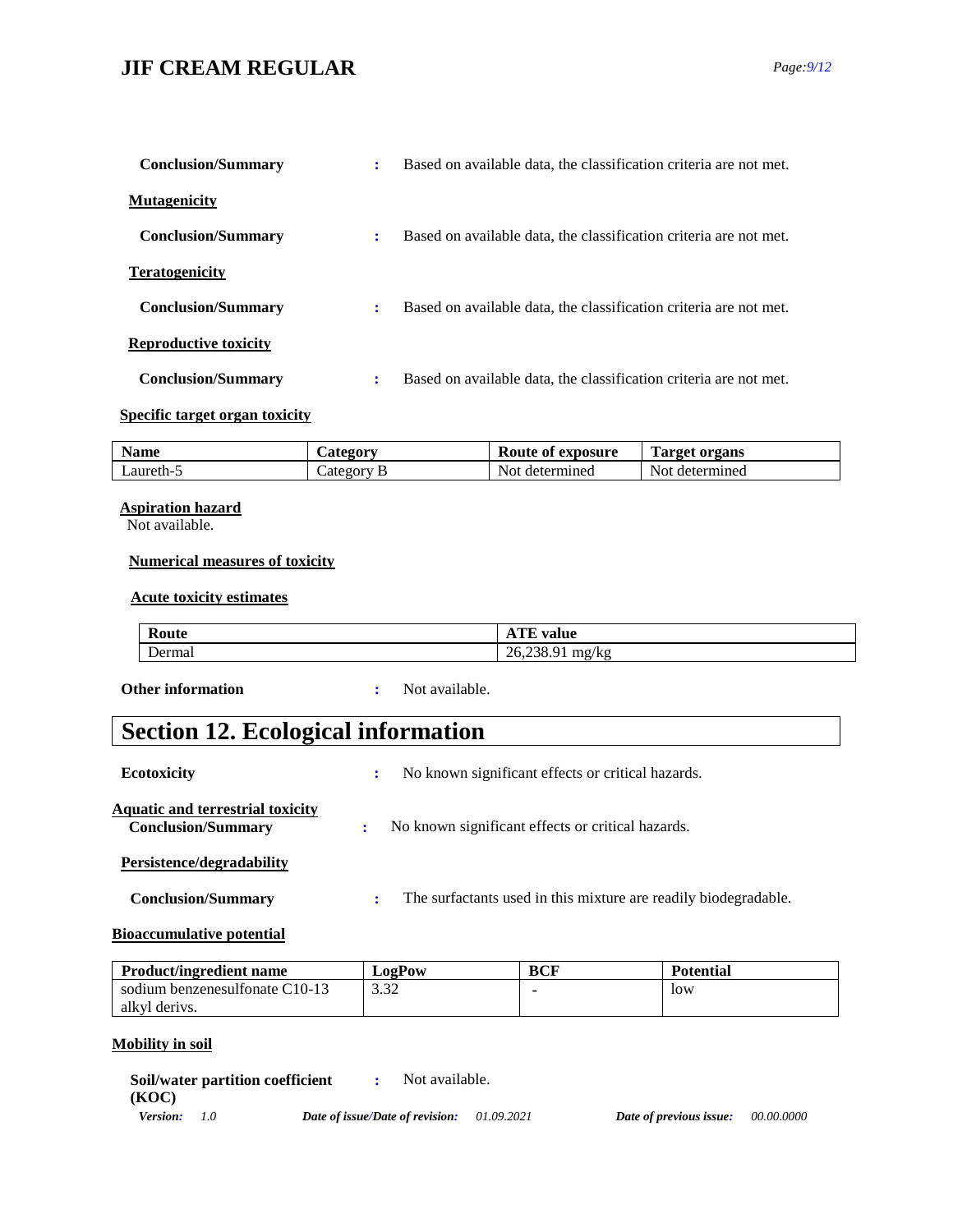**Other adverse effects :** No known significant effects or critical hazards.

### **Section 13. Disposal considerations**

**Disposal methods :** The generation of waste should be avoided or minimized wherever possible. Disposal of this product, solutions and any by-products should at all times comply with the requirements of environmental protection and waste disposal legislation and any regional local authority requirements. Dispose of surplus and non-recyclable products via a licensed waste disposal contractor. Waste should not be disposed of untreated to the sewer unless fully compliant with the requirements of all authorities with jurisdiction. Waste packaging should be recycled. Incineration or landfill should only be considered when recycling is not feasible. This material and its container must be disposed of in a safe way. Care should be taken when handling emptied containers that have not been cleaned or rinsed out. Empty containers or liners may retain some product residues. Avoid dispersal of spilled material and runoff and contact with soil, waterways, drains and sewers.

### **Section 14. Transport information**

| <b>Regulatory</b>                                | <b>UN</b>                                                                                | Proper shipping name<br><b>Classes</b>                                                           |                          | $P G^*$                  | Label     |
|--------------------------------------------------|------------------------------------------------------------------------------------------|--------------------------------------------------------------------------------------------------|--------------------------|--------------------------|-----------|
| information                                      | number                                                                                   |                                                                                                  |                          |                          |           |
| <b>New Zealand</b>                               | <b>Not</b>                                                                               | Not regulated.                                                                                   |                          | ÷                        |           |
| <b>Class</b>                                     | available.                                                                               |                                                                                                  |                          |                          |           |
| <b>Additional information: New Zealand Class</b> |                                                                                          |                                                                                                  |                          |                          |           |
|                                                  |                                                                                          | This material is not classified as DANGEROUS GOODS according to criteria in New Zealand Standard |                          |                          |           |
| 5433:2012 Transport of Dangerous Goods on Land.  |                                                                                          |                                                                                                  |                          |                          |           |
| <b>ADG Class</b>                                 | <b>Not</b><br>available.                                                                 | Not regulated.                                                                                   | $\overline{\phantom{a}}$ | $\overline{\phantom{0}}$ |           |
| <b>Additional information: ADG Class</b>         |                                                                                          |                                                                                                  |                          |                          |           |
| Not regulated.                                   |                                                                                          |                                                                                                  |                          |                          |           |
| Hazchem code: Not applicable                     |                                                                                          |                                                                                                  |                          |                          |           |
| <b>Additional information: UN Class</b>          |                                                                                          |                                                                                                  |                          |                          |           |
|                                                  |                                                                                          |                                                                                                  |                          |                          |           |
| <b>ADR/RID Class</b>                             | <b>Not</b><br>Not regulated.<br>$\blacksquare$<br>$\overline{\phantom{a}}$<br>available. |                                                                                                  |                          |                          |           |
| <b>Additional information: ADR/RID</b>           |                                                                                          |                                                                                                  |                          |                          |           |
| Not regulated.                                   |                                                                                          |                                                                                                  |                          |                          |           |
| <b>IATA Class</b>                                | None                                                                                     | Not regulated.                                                                                   | $\sim$                   | None                     |           |
| <b>Additional information: IATA Class</b>        |                                                                                          |                                                                                                  |                          |                          |           |
| Not regulated.                                   |                                                                                          |                                                                                                  |                          |                          |           |
| <b>IMDG Class</b>                                | None                                                                                     | Not regulated.                                                                                   |                          | None                     |           |
| <b>Additional information: IMDG Class</b>        |                                                                                          |                                                                                                  |                          |                          |           |
|                                                  |                                                                                          | 01.00.001                                                                                        |                          |                          | 00.00.000 |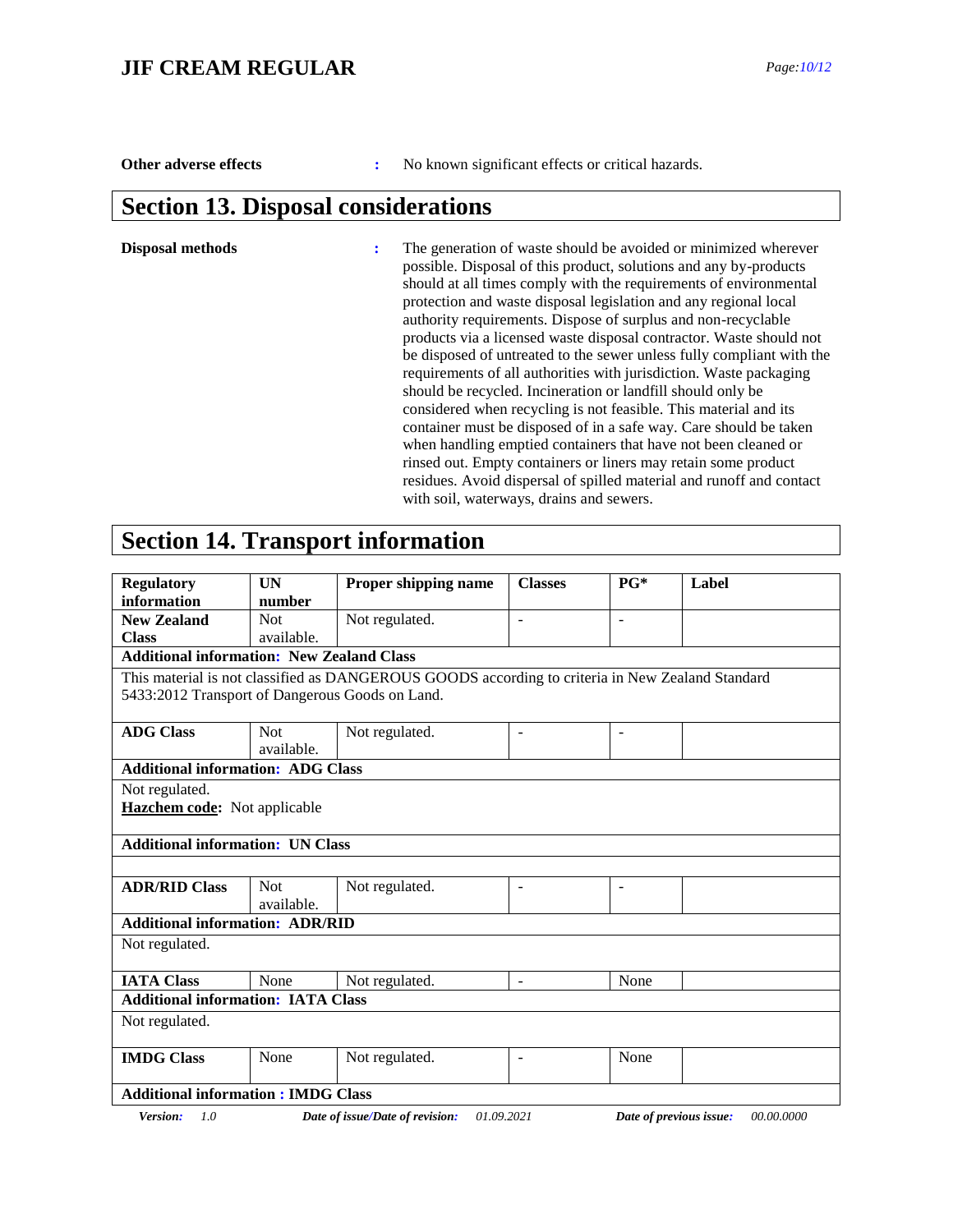### **JIF CREAM REGULAR** *Page:11/12*

Not regulated.

PG\* : Packing group

### **Section 15. Regulatory information**

| <b>HSNO Approval Number</b><br><b>HSNO Group Standard</b><br><b>HSNO</b> Classification | HSR002526.<br>Cleaning Products (Corrosive) Group Standard.<br>6.3 - SKIN IRRITATION - Category B<br>8.3 - CORROSIVE TO OCULAR TISSUE - Category A<br>6.9 - SPECIFIC TARGET ORGAN TOXICITY (SINGLE OR<br>REPEATED EXPOSURE) - Category B |
|-----------------------------------------------------------------------------------------|------------------------------------------------------------------------------------------------------------------------------------------------------------------------------------------------------------------------------------------|
| <b>Australia inventory (AICS)</b>                                                       | Not determined.                                                                                                                                                                                                                          |
| Safety, health and environmental                                                        | No known specific national and/or regional regulations applicable to                                                                                                                                                                     |

this product (including its ingredients).

#### **International regulations**

#### **Montreal Protocol**

None of the components are listed.

**regulations specific for the product**

#### **Stockholm Convention on Persistent Organic Pollutants**

#### **Annex A - Elimination - Production**

None of the components are listed.

#### **Annex A - Elimination - Use**

None of the components are listed.

#### **Annex B - Restriction - Production**

None of the components are listed.

#### **Annex B - Restriction - Use**

None of the components are listed.

#### **Annex C - Unintentional - Production**

None of the components are listed.

#### **Rotterdam Convention on Prior Informed Consent (PIC)**

## **Section 16. Other information**

#### **History**

| Date of printing               |                                 | $\cdot$ 01.09.2021 |
|--------------------------------|---------------------------------|--------------------|
| Date of issue/Date of revision |                                 | 01.09.2021         |
| Date of previous issue         |                                 | 00.00.0000         |
| <b>Version</b>                 |                                 | $\div$ 1.0         |
| Version:<br>$\overline{10}$    | Date of issue/Date of revision: | 01.09.2021         |

*Date of previous issue:*  $00.00.0000$